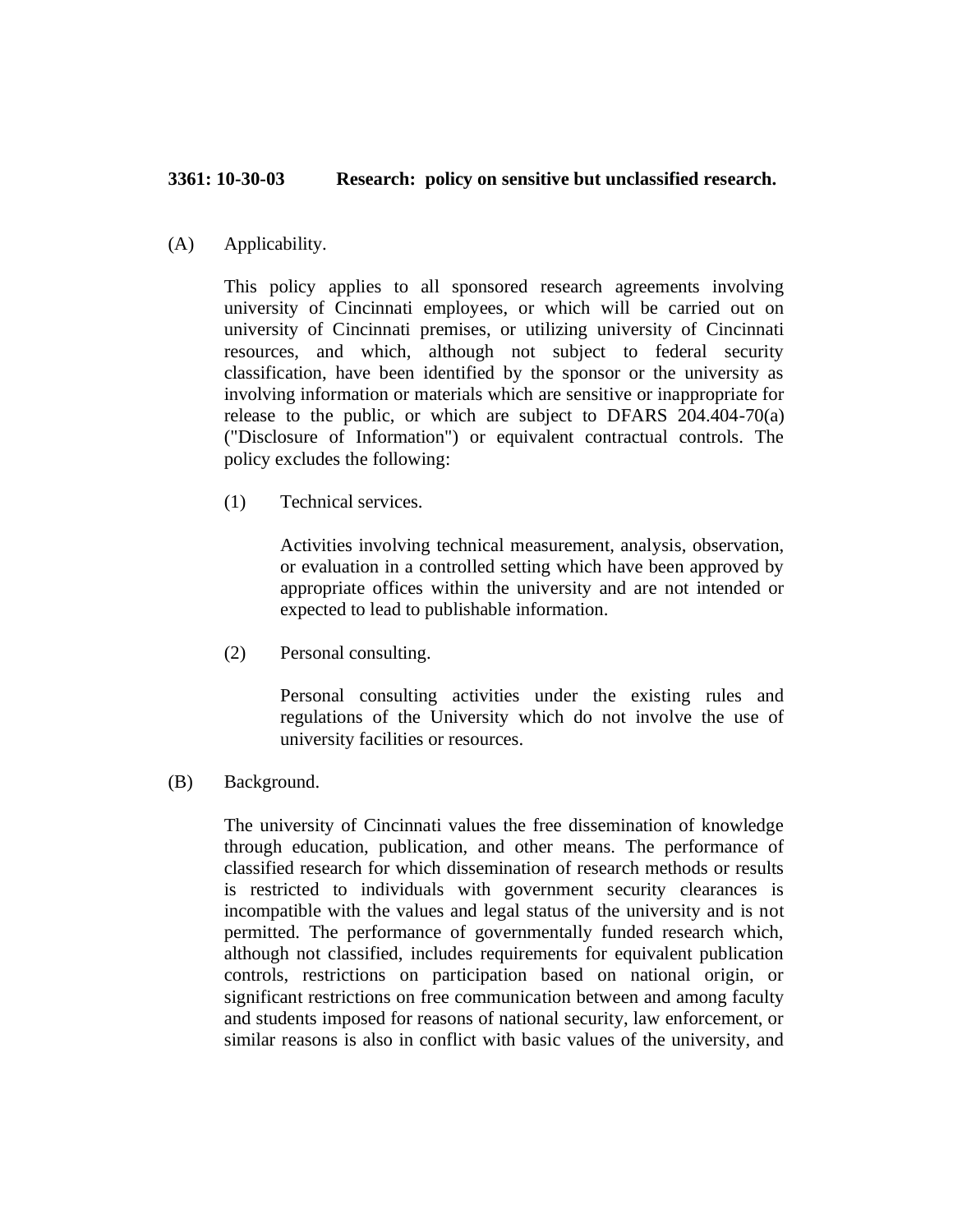may jeopardize the status of the university under federal export control regulations and other regulations. Notwithstanding the foregoing, the university of Cincinnati recognizes that there may be instances in which the expertise of the university and its facilities may be required to meet the needs of the national government in cases of emergency and that such circumstances may justify a determination that the performance of sensitive but unclassified research is in the best interests of the university.

- (C) Requirements for approval of sensitive but unclassified research:
	- (1) Agreements calling for the performance of sensitive but unclassified research projects require the approval of the vice president for research. Such approval should normally be obtained prior to the submission of a formal proposal to the potential sponsor. In all cases, however, approval is required before acceptance of the award by the university.
	- (2) Petitions for the conduct of sensitive but unclassified research will have a cover sheet containing the following information:
		- (a) Project title
		- (b) Names of principal investigator and co-investigators
		- (c) Address and phone number(s) of principal investigator
		- (d) The granting agency
		- (e) Proposed funding level
		- (f) Time period of the research
		- (g) The university of Cincinnati location of the research
		- (h) Time deadlines (if any) for proposal submission
	- (3) In addition, the following factors should be addressed explicitly in the petition in the order shown:
		- (a) A summary of the proposed research expressed in nontechnical terms and suitable for public dissemination;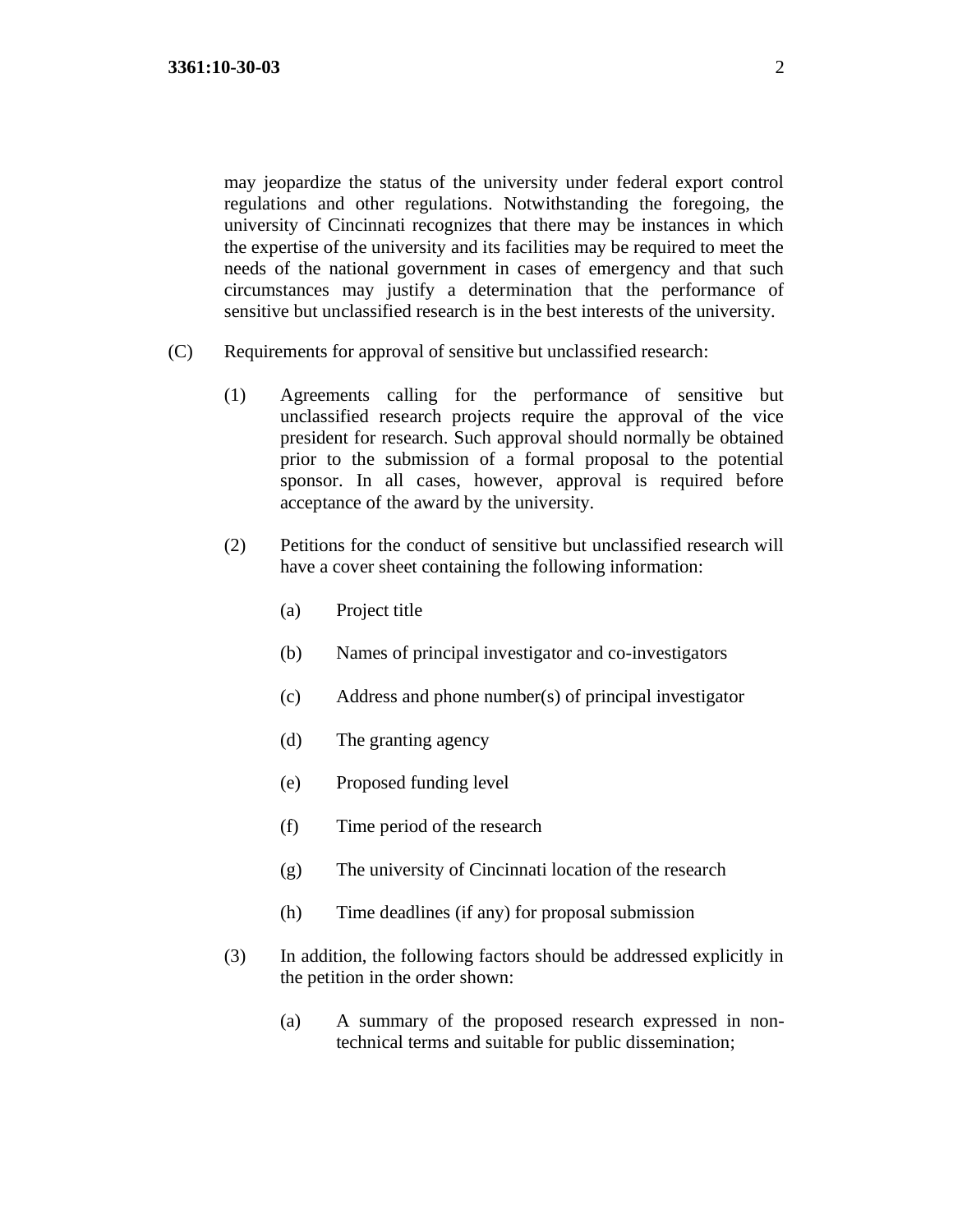- (b) A statement of the intellectual content of the proposed research; i.e., the extent to which it may lead to significant new knowledge in science, engineering, or other fields;
- (c) The relationships between the proposed research and the openness of the academic environment; i.e., the extent and duration of special security arrangements; the extent to which portions of the campus will have restricted access; the extent to which students and faculty involved in the research will be allowed to discuss their results with students and faculty not involved in the research; and the restrictions that will be applied to publication of results;
- (d) The effect of the proposed research on the resources of the university (funds, equipment, personnel, space, etc.), i.e., the extent to which the research project will contribute new resources that can be applied to non-classified work, and the extent to which the research project will require the dedication of resources that would otherwise be available for non-classified work;
- (e) The extent to which students will be involved in the proposed research; and;
- (f) The proposed time duration of the project.
- (4) All petitions shall be reviewed and approved by the appropriate academic unit head prior to submission to the vice president for research.
- (5) Projects receiving continuation funds do not require further review and approval unless there is a change in the scope of the required security arrangements.
- (D) Additional conditions for the performance of approved classified or sensitive but unclassified research:
	- (1) Export controls.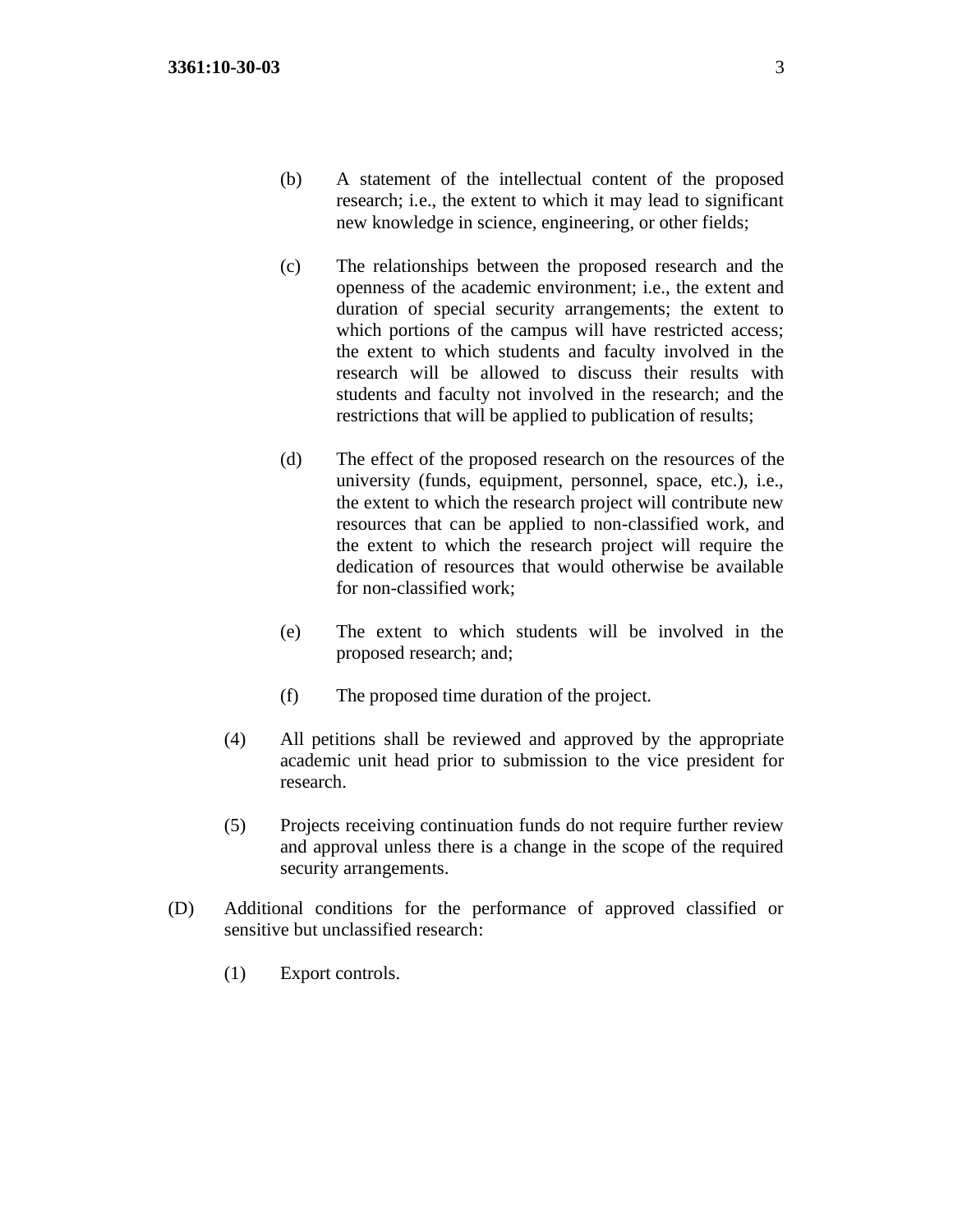Any contract for the performance of sensitive but unclassified research must be conducted in compliance with all federal export control laws.

(2) Patent Rights.

The interests of the principal investigator and of the university in patentable discoveries, inventions, and improvements that are made during the performance of approved sensitive but unclassified research shall be subject to the university's patent policy.

(3) Human and animal studies.

Federal law and guidelines mandate that the usual committee reviews for human and animal studies, when included in sensitive but unclassified research, will not be modified in any way from those required for other types of research.

(4) Utilization of sensitive but unclassified research in faculty personnel decisions.

The university will continue to base decisions concerning faculty personnel matters on contributions to teaching, research, and service. Sensitive but unclassified research results which may not be published in the open literature will not be considered in faculty personnel decisions until and unless the research results are released for publication.

(5) Student theses/dissertations.

Students must be free to pursue knowledge in an open environment. Consequently, formal academic work by students (coursework, theses, dissertations, etc.) shall not include sensitive but unclassified research.

(6) Security costs.

All classified and sensitive but unclassified research projects will finance the unique security costs that are required with sponsor funds.